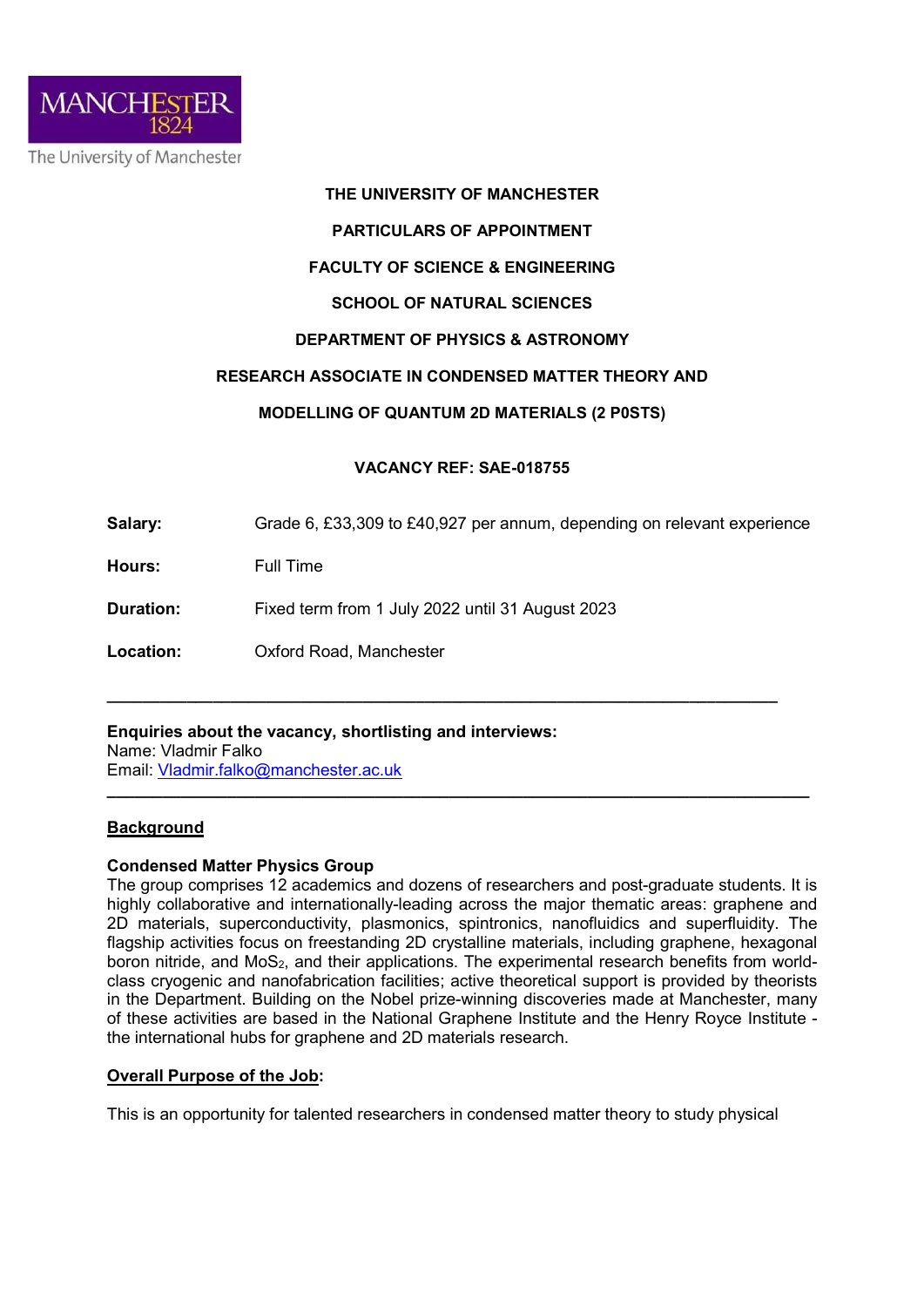

The University of Manchester

properties (electronic band structure, electronic transport, optical and thermoelectric) of twodimensional materials, their heterostructures, and devices based on such materials.

They are based at the National Graphene Institute (NGI), a world-class science and technology Centre with a broad scope of research in two-dimensional materials.

We seek theorists with experience (proven by publications record) in physics of two-dimensional materials, quantum transport studies, or in strongly correlated quantum systems. Skills in fieldtheory methods in condensed matter theory or ab initio modelling using density functional theory will be equally welcome.

Funding is provided by the EC funded Graphene Flagship Core 3 project, which involves collaboration with experimental groups at the NGI and Cambridge Graphene Centre.

### Key Responsibilities, Accountabilities or Duties:

### Overall purpose of role:

You will contribute to research at the National Graphene Institute funded by EC grant Graphene Flagship.

### Main responsibilities

You will be responsible for the following:

- Delivering world leading research in electronic, magnetic, optical and thermoelectric properties of two-dimensional materials (2DM) and 2DM-based nanostructures.
- Support of experimental work carried out by experimental groups at the National Graphene Institute, by interpreting their experimental results and proposing new experiments.
- To report regularly new results at the theory group meetings, to contribute towards writing papers disseminating the new results in publications in refereed journals, and to report them at conferences.
- Publishing in leading journals and presenting at international conferences.

#### General duties

- To assist Professor Falko in the supervision of condensed mater theory and materials theory research projects carried out by PhD and Master Students.
- To act at all times in accordance with the University's policies and procedures related to Equal Opportunities, Health & Safety, and all other policies and procedures which apply to this post.
- To undertake appropriate training and development activities.
- Participation in outreach activities when directed.
- Contribute to the social responsibility agenda of the University and demonstrate a commitment to Equality, Diversity and Inclusion policies and activities and support the development and delivery of related initiatives.

# PERSON SPECIFICATION

Essential Knowledge, skills and experience:

- Applicants should hold or be close to acquiring a PhD or equivalent in theoretical condensed matter physics, or in computational physics (e.g., ab initio modelling using density functional theory).
- Research experience (proven by the publication record) in solid state theory, including Green functions and diagrammatic field theory techniques applied to quantum transport problems or